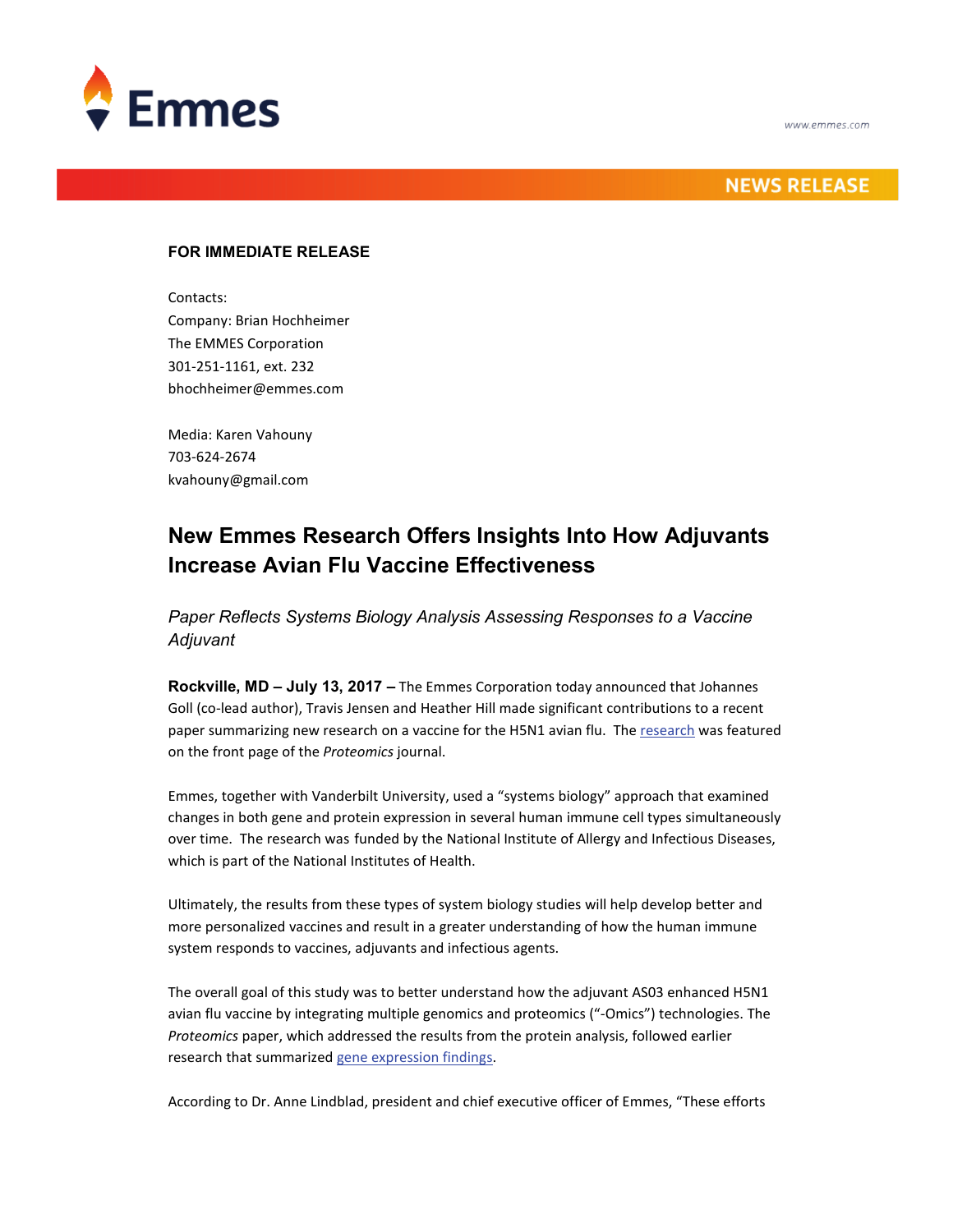continue to strengthen our bioinformatics portfolio. We've invested in our infrastructure to support reproducible and scalable bioinformatics research, and we hope further research will result in better, more personalized vaccines."

Other Emmes systems biology efforts involve clinical trials to assess -Omics responses to vaccines addressing a different form of avian flu (H7N9), as well as filovirus and yellow fever vaccines.

#### **About the Research**

Fatality rates for H5N1 avian flu have been as high as 80%, yet vaccines developed following the same procedures as seasonal flu are not very effective when given alone. Several studies have found that adjuvants, chemicals that stimulate the immune response, can increase the effectiveness of H5N1 avian flu vaccines. How adjuvants do this is not well understood.

The research addressed whether large scale systems biology approach generating over two terabytes of raw data describing temporal changes in thousands of white blood cell molecules from 20 vaccinated individuals (half with AS03 adjuvant) could provide the answer.

The previously conducted transcriptomics research had revealed strong AS03-specific stimulation of gene expression responses in three types of white blood cells, neutrophils, monocytes and dendritic cells, 24 hours following vaccination. Some of these responses were correlated with later generation of protective levels of antibodies. The most recent proteomic analysis confirmed that in the group that received the adjuvant, there was an increase in a particular biological function of white blood cells referred to as "antigen processing and presentation." This event occurs when white blood cells digest and process a foreign invader to enhance the immune response against it. This proteomic finding was noted to occur two days after the corresponding transcriptomic signal.

Together these analyses provided evidence that AS03 administered with H5N1 avian flu vaccine stimulated subsets of white blood cells to increase expression of genes and proteins that improve uptake and processing of antigens. In addition to this key finding, the results provided details about the timing and composition of several other important immune system-related processes that were activated in response to AS03 and how the activation differed between immune cell types.

Emmes served as the Statistical and Data Coordinating Center for this research, with Heather Hill serving as project manager. The analysis of the multi-terabyte dataset was devised and carried out by the Emmes bioinformatics team, led by Johannes Goll who was co-lead author on both publications. The bioinformatics team used scalable cloud resources to store, analyze and integrate the vast amounts of -Omics data required for the study.

This study was conducted by the Vaccine and Treatment Evaluation Unit at Vanderbilt University (Contract HHSN272200800007C), with data analysis performed by the Statistical and Data Coordinating Center for Clinical Research in Infectious Diseases at The Emmes Corporation (Contract HHSN272201500002C). Both contracts are supported by the National Institute of Allergy and Infectious Diseases, part of the National Institutes of Health.